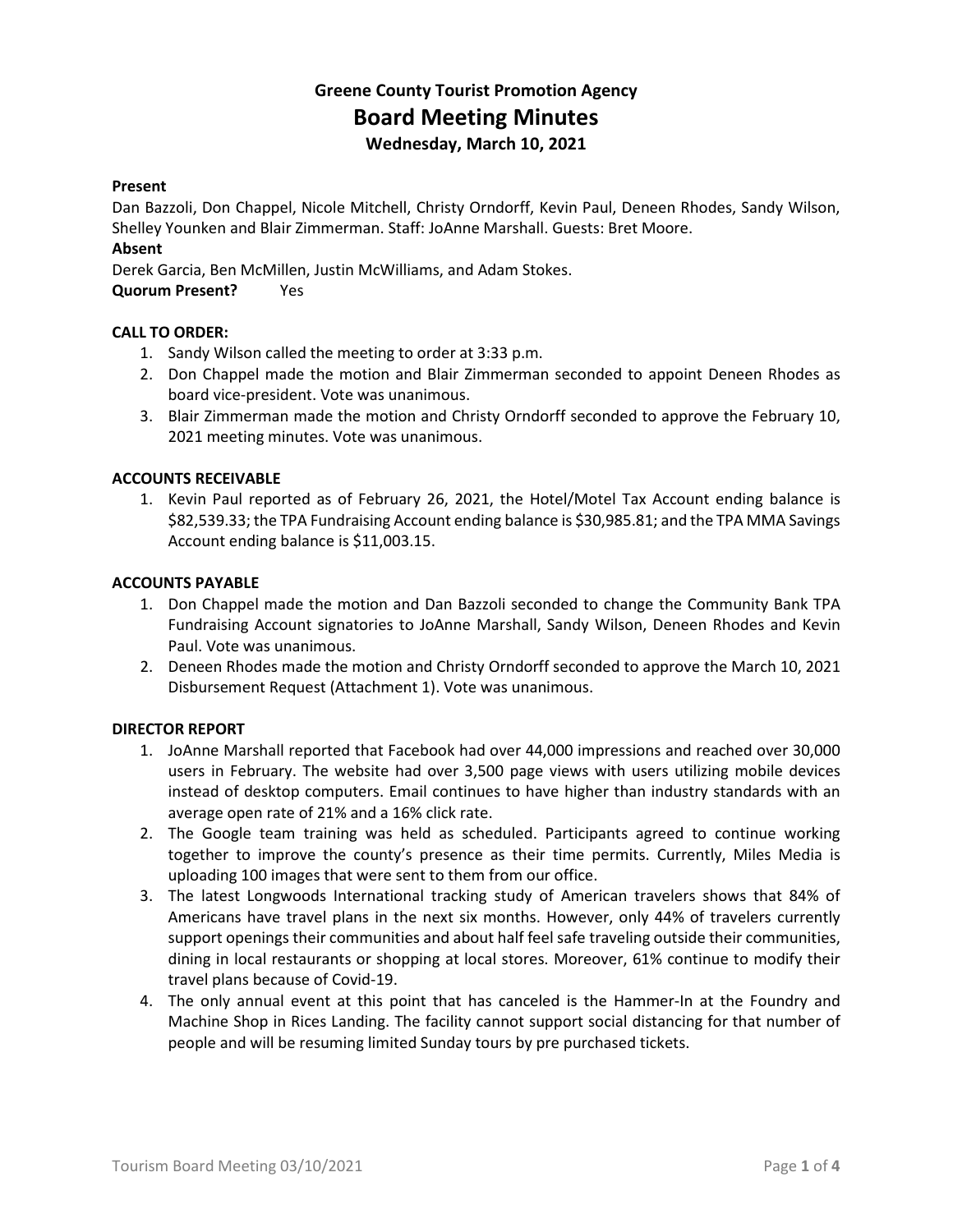### **COMMITTEE REPORTS**

### **Advertising** *(Ben McMillen & Christy Orndorff)*

- 1. The board reviewed an advertising proposal from *Where & When* and is declining to purchase anything at this time.
- 2. The board reviewed an advertising proposal from the *Observer-Reporter* for KidsFest and is declining to purchase anything at this time.
- 3. Christy presented an update on the Wedding Marketing campaign. The committee met with the targeted partners and those interested in participating in the campaign on Tuesday, March 10. The meeting went well and there are so many beautiful opportunities in Greene County for intimate weddings. There are also possibilities of other initiatives that may evolve from the initial campaign.

### **Bylaws** *(Don Chappel)*

*Nothing to report at this time.*

### **Finance** *(Don Chappel)*

- 1. Don Chappel reported that ultimately, we did not pursue the Paycheck Protection Program. We would have been eligible for a \$21,000 loan, but only \$3,500 would have been forgiven due to the staff reduction.
- 2. The 2020 financial report will be presented in April.
- 3. 2021 is on track for the first four months although only January's hotel tax has been reported at this time.

### **Fundraising** *(Sandy Wilson & Shelley Younken)*

1. There is a meeting following the board meeting for anyone interested.

#### **Grants** *(Nicole Mitchell)*

1. Kevin Paul made the motion and Shelley Younken seconded to approve the final advertising grant disbursement of \$375 to Waynesburg Prosperous & Beautiful for their Website Upgrade. Vote was unanimous.

#### **Hotel/Motel Tax** *(JoAnne Marshall)*

- 1. Hotel occupancy for January 2021 was 33.8%, average daily room rate was \$77.05, the revenue per available room was \$26.07, and the number of rooms sold were 3,985. Revenue for the hotels was 88% of January 2020's revenue.
- 2. The hotel tax increase went into effect on February 1. The short notification sent to the hotels resulted in several unable to increase the tax on rooms sold through online platforms such as Expedia as they require a 30-day notice.

#### **Long-Range Strategic Planning** *(Kevin Paul)*

*Nothing to report at this time.*

#### **Partnership** *(Deneen Rhodes & Shelley Younken)*

- 1. Deneen Rhodes and Shelley Younken will assist JoAnne Marshall to chair the Partnership Committee.
- 2. JoAnne Marshall shared that to date, we have 52 renewals that consist of 24 maintaining their payment level, 21 upgrades and 7 downgrades. Three have canceled or merged with another partnership. 69 have not responded with an email remainder to go out later this week.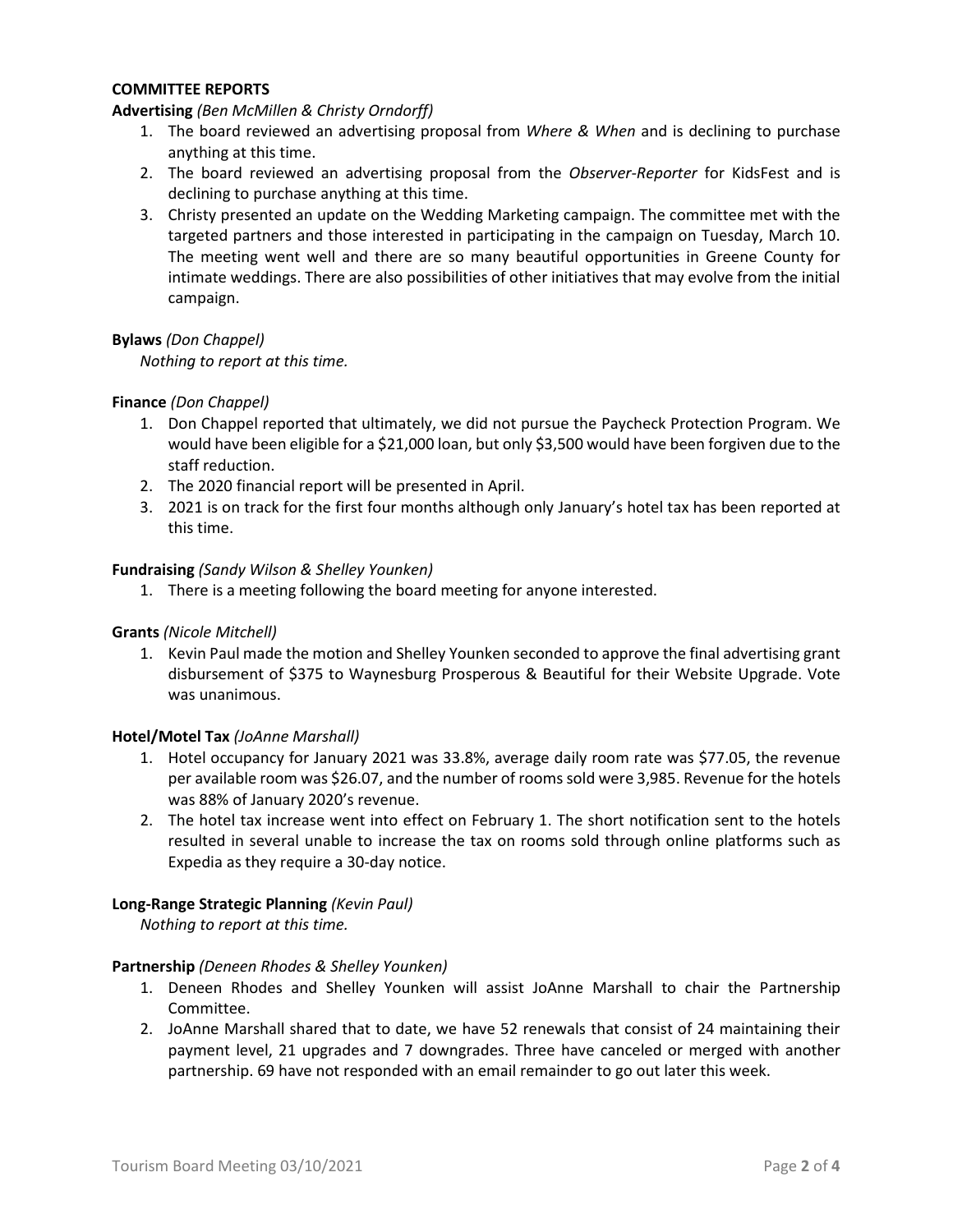# **OLD BUSINESS**

- 1. All restaurants were mailed information about their free opportunity to be listed on the Restaurant & Attraction Map Brochure. An email went out on Monday and follow up conversations need to be held. A short discussion will be held following the meeting to discuss the next steps.
- 2. Don Chappel mentioned that the Greene River Trail brochure was impressive and all involved did a good job. Replicas of the signs were available for those attending the meeting and will be available to be on display at various events, schools and locations.

# **NEW BUSINESS**

1. Blair Zimmerman mentioned that the Commissioners, Tourism, Emergency Management and Planning & Development met with Tim Cotter from High Point Raceway/Racer Productions two weeks ago. The meeting was an opportunity to begin the discussions on seeking grant funding for capital projects, emergency services during events, additional event opportunities and any additional issues.

# **PUBLIC COMMENT**

*Nothing to report at this time.*

# **ADJOURNMENT**

1. The meeting adjourned at 4:24 p.m. by a motion from Don Chappel and seconded by Shelley Younken. The next meeting is scheduled for the Greene County Fairgrounds on Wednesday, April 14 at 3:30 p.m.